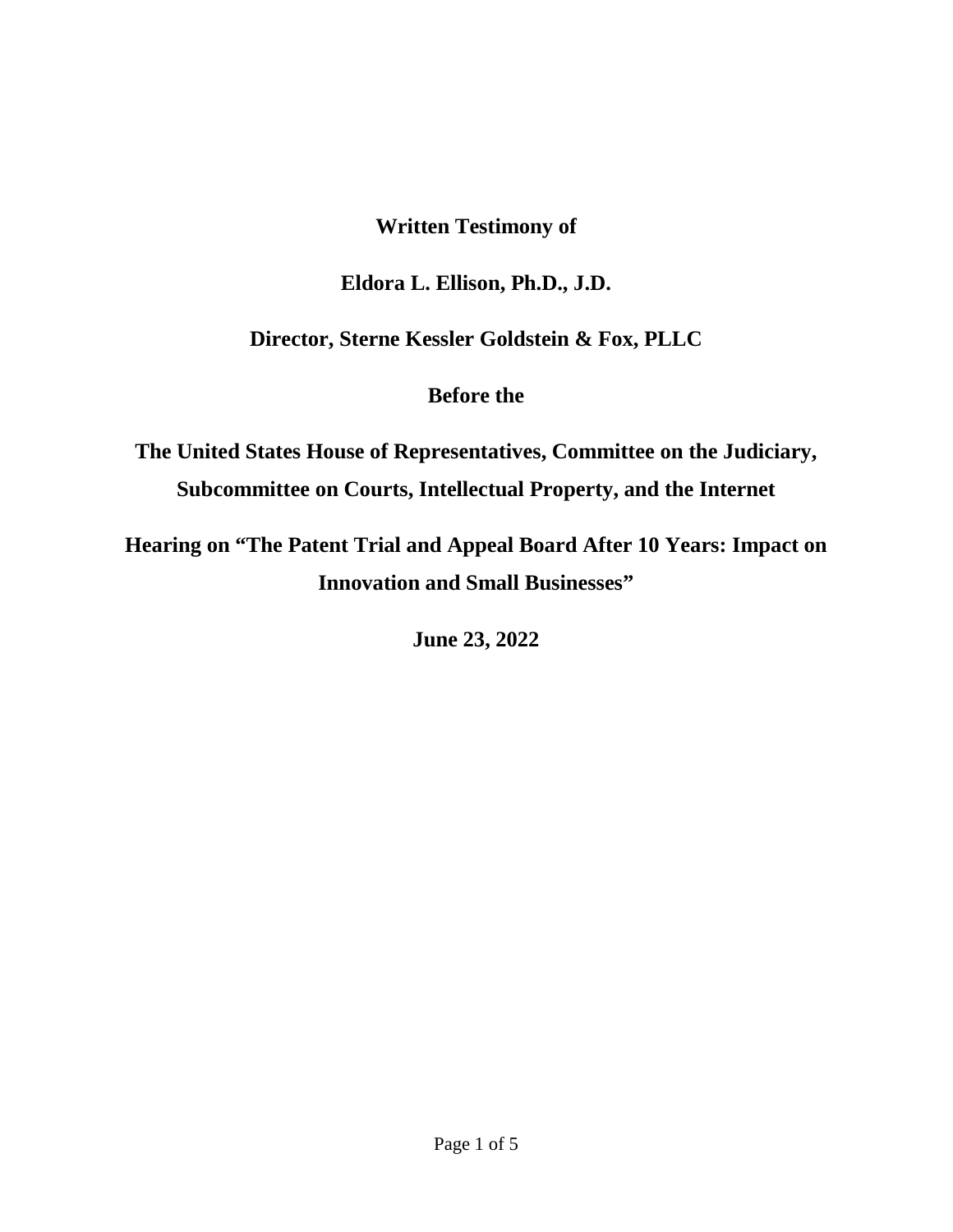Thank you for the opportunity to appear today to discuss "The Patent Trial and Appeal Board After 10 Years: Impact on Innovation and Small Businesses."

By way of introduction, I am a Director (i.e., Partner) at the law firm of Sterne Kessler Goldstein & Fox, here in Washington, DC. Sterne Kessler is the country's fourth-largest intellectual property firm, and we represent clients of all sizes in all technology areas, as well as in all legal areas within the realm of intellectual property.

I have practiced as a Patent Attorney since 1999, after obtaining my law degree from Georgetown University. I first became registered to practice before the U.S. Patent Office in 1995, as a Patent Agent, after I had obtained a Ph.D. from Cornell University in Biochemistry, Molecular and Cell Biology. I co-chair our law firm's Patent Office Litigation Practice, and I serve as a member of our firm's Executive Committee and Compensation Committee. By serving in these roles, I learn about – and am able to drawn upon – the experiences of my colleagues in additional to drawing upon my own experiences.

I have practiced before the Patent Trial and Appeal Board (PTAB) regularly since its inception in 2012, and I previously before the Board of Patent Appeals and Interferences before it was replaced with the PTAB. Since the creation of the PTAB, our firm has been at the forefront of IPRs and PGRs, as well as the now-defunct CBMs. In 2012, we published the twovolume treatise *Patent Office Litigation,* on which I am a co-editor and co-author. Since 2012, our firm has been one of the most active firms at the PTAB, despite having significantly fewer attorneys than our closest competitors. I have appeared as counsel in over 75 post-grant proceedings, both on behalf of patent owners and petitioners. While I have represented clients across a wide range of technology areas, the majority of my experience has been in the life sciences, and I have represented both large entities and small entities. In many of these cases, the parties have also been engaged in parallel district court litigation, and I have represented both plaintiffs and defendants.

Today, I am testifying in my personal capacity, having served as a practitioner before the PTAB. Therefore, the views I express should not be attributed to Sterne Kessler, any clients of Sterne Kessler, or any other individual or organization with which I am affiliated.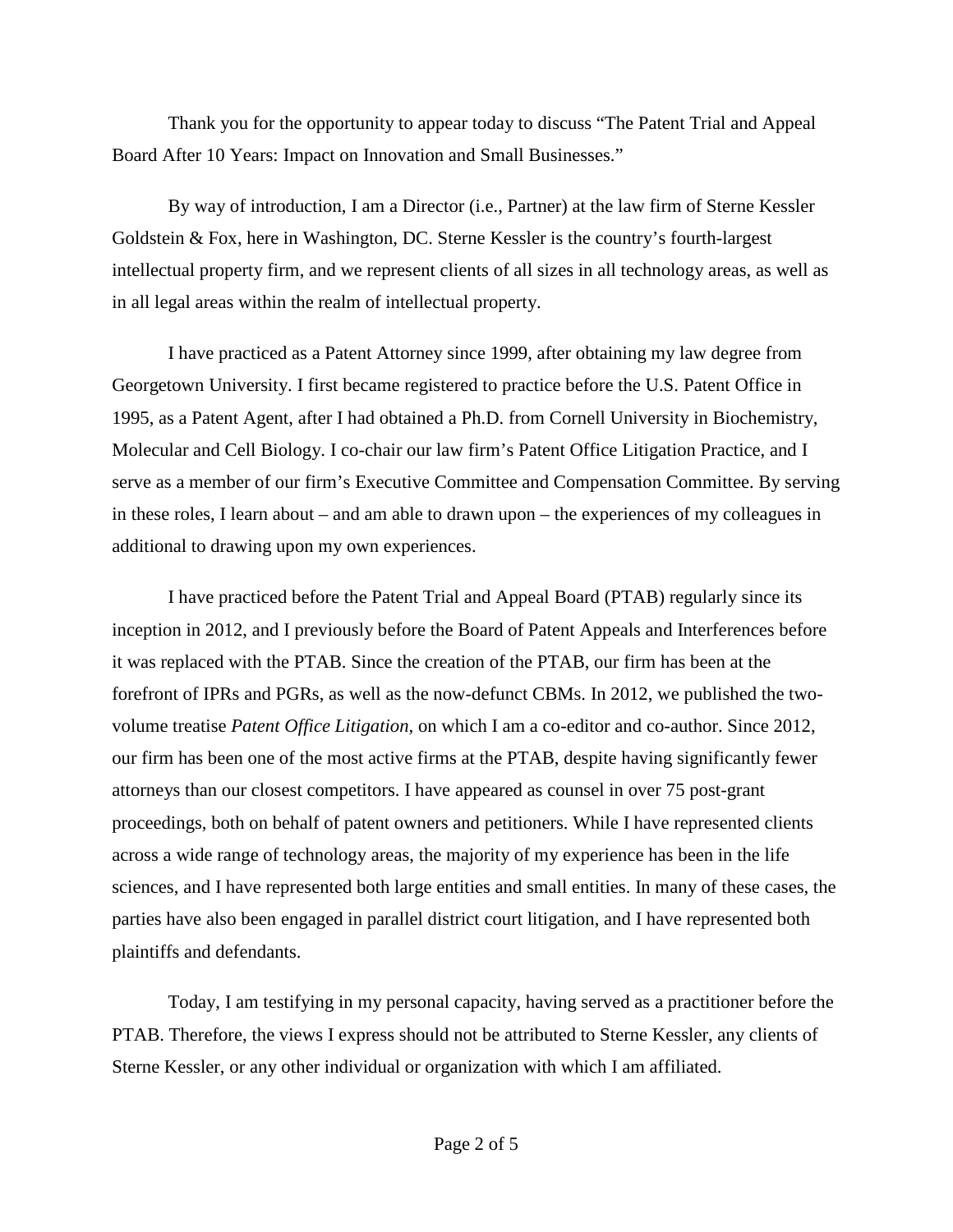**Practicing before the PTAB:** When I reflect on the last 10 years of practicing before the PTAB, I think it has been a very dynamic period – a time of great opportunity for petitioners, but also a time of significant uncertainty for both petitioners and patent owners. On balance, I believe that post-grant proceedings have improved patent quality, primarily because the mere possibility of a post-grant challenge has motivated patent applicants to devote more resources to preparing and prosecuting quality patents in the first place. I therefore believe we need to continue to invest in quality patent prosecution on the front end, including providing better training in patent law for Examiners and providing better guidance and assistance for small entities and micro entities.

I briefly discuss below various additional areas where I believe further advancements can be made to provide stakeholders with more confidence and predictability in the PTAB system.

**PTAB Resources:** First, I urge you to consider whether the PTAB has sufficient resources to do its job well. From a practitioner's perspective, it frequently seems that Administrative Patent Judges (APJs) are burdened with very busy dockets, making me question whether all three members of a PTAB panel are given adequate time to fully consider the evidence and nuanced technical and legal arguments presented in a case. Given the important role APJs play in adjudicating patent rights, it is critical that the PTAB has adequate funding to hire and retain talented lawyers to serve as APJs, has adequate staffing and training of the judges, and has a strong support system (e.g., a network of clerks and paralegals) and infrastructure. This is fundamental to achieving just results and instilling confidence in the system.

**Predictability:** Over the years, the PTAB has worked towards clarifying a variety of issues by issuing an increasing number of precedential or informative decisions. While those decisions have been helpful in identifying a list of factors that may be considered in deciding a given issue, it remains difficult to predict how a given panel will weigh or apply those factors in a particular proceeding. Discretionary denials and the availability of Director review are examples of this, but concerns regarding predictability extend beyond those examples. And while I am pleased that Director Vidal has just announced Interim Procedures for Discretionary Denials, uncertainty on those topics will remain if there is not consistent and clear application of

\* \* \*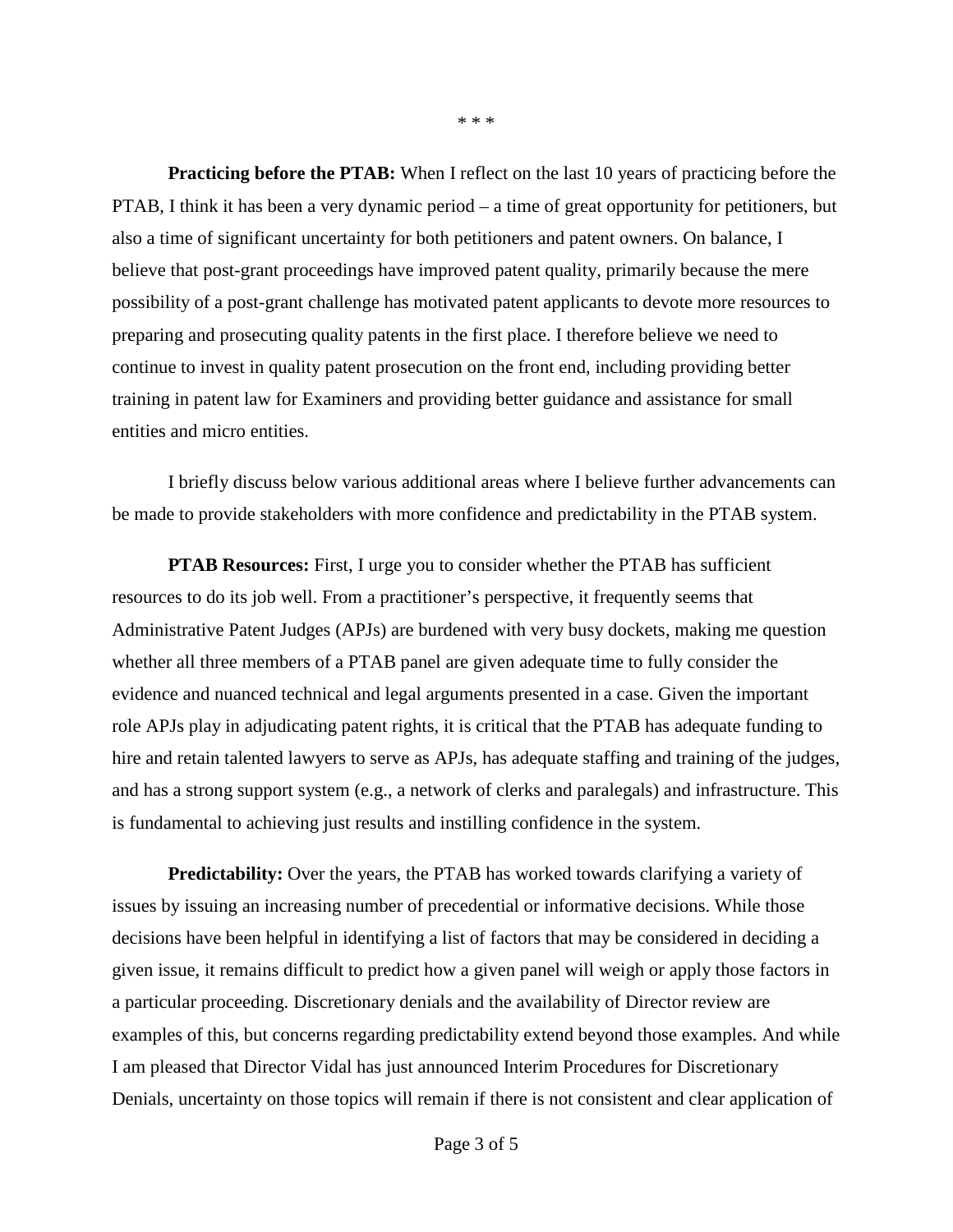the law and policy, of if her procedures are not followed by future Directors. More broadly, however, I note that stakeholders yearn for more predictability, transparency, and confidence in the system.

**Claim Construction:** To increase predictability and confidence in the system, stakeholders would benefit from codification of the claim construction standard used in *inter partes* review and post-grant review proceedings. This standard should be the same as the standard used in district court, to minimize the potential for inconsistent outcomes between the two venues and to minimize gamesmanship by the parties. To provide further predictability and clarity, it is important to develop consistent procedures for how to account for any Markman order that is issued by a U.S. district court during the pendency of an IPR or PGR.

**Assessment of Witnesses:** I encourage you to consider whether the PTAB could be better equipped to make credibility determinations of witnesses. Not surprisingly, there is invariably conflicting expert testimony on technical issues that are important in a case. From a practitioner's perspective, it seems that witnesses too often shade the truth — even on crossexamination. Further, it seems that APJs commonly struggle to make credibility determinations of witnesses, particularly because there is virtually no live testimony in PTAB proceedings. Compounding the problem, it is rare to see the PTAB admonish a witness or a party for presenting incredible testimony. To instill further confidence in the system, it would be helpful if PTAB panels made it clear that they have closely considered witnesses' direct testimony as well as their cross-examination testimony. Additionally, it would be helpful if the PTAB promulgated guidelines and procedures for considering live testimony on key issues in cases. Such a system may facilitate the assessment of witness credibility, and provide the parties with more opportunity to have their positions be heard, giving them more confidence in the system.

**Standing:** While some stakeholders have suggested requiring that petitioners be required to have Article III standing to file an IPR or PGR, I do not favor such a system. The current system serves an important function in allowing stakeholders to resolve patent issues before expending large sums of money on research and development. Allowing resolution of patent issues early on allows petitioners to make appropriate business decisions regarding whether to continue with their commercialization plans. Although proposals have been made to define, by